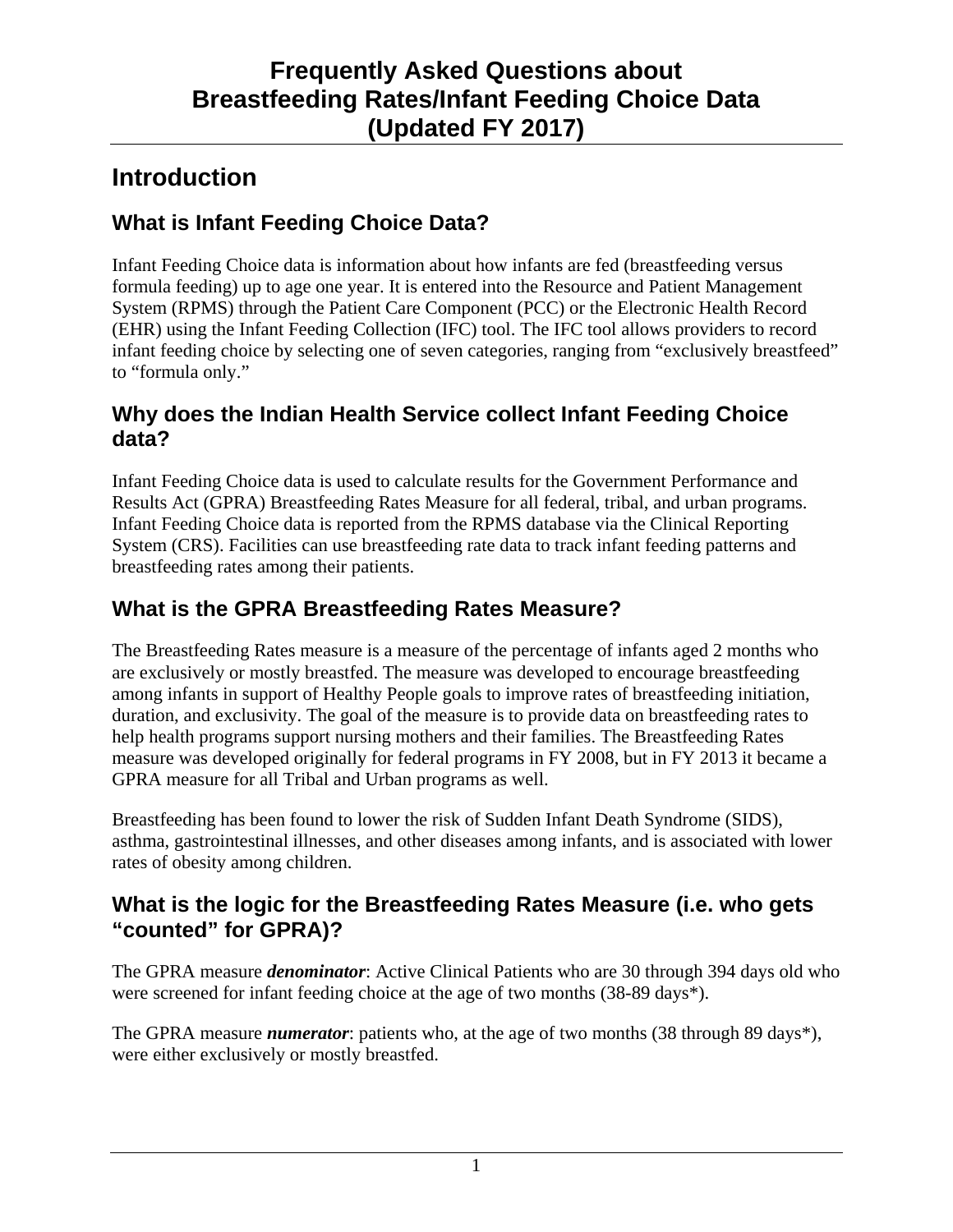Because the measure logic is very specific, it is very important to screen all eligible patients for infant feeding choice during their two-month well child visit, and at any other visits up to age one.

\*Please note that the measure denominator and numerator for this measure will change to include infants 38-89 days old during FY 2017 with the release of CRS Version 17.1. The original measure included infants ages 45-89 days old. CRS Version 17.0 uses the original numerator and denominator, so there may be some slight variation in rates over the course of FY 2017. Another change for CRS 17.1 will be to add the category "mostly breastfeed(ing), some formula" to the numerator. This category was added after the measure was developed, so it was not previously included in the measure logic. See below for more information. CRS 17.1 is due to be released in spring of 2017 and will be used to calculate final FY 2017 results.

## **What are the categories for the Infant Feeding choices in the IFC tool?**

There are currently seven categories available in the Electronic Health Record (EHR) IFC tool:

- **Exclusively Breastfeed**: Breastfed or expressed breast milk only, no formula or supplementary fluids
- **1/2 Breast 1/2 Formula**: The baby is breastfed/fed expressed breast milk half the time and half the time is fed formula
- **Formula Only**: Baby receives only formula
- **Mostly Breastfeed**: Mostly breastfed or expressed breast milk, with some supplementary fluids
- **Mostly Breastfeed, Some Formula**: Mostly breastfed or expressed breast milk, with some formula feeding (but less than half time formula feeding)
- **Mostly Formula, Some Breastfeed**: The baby is mostly formula fed, but breastfeeds or is fed expressed breast milk at least once a week
- **Mostly Formula**: The baby is mostly formula fed, but also gets supplementary fluids

Please note that these categories refer to what the infant is fed, not the method; a baby who is fed expressed breast milk in a bottle should be counted as "breastfeeding".

Also, please note that sites using PCC will see these choices in different order with slightly different wording:

- **Exclusively Breastfeeding**
- **Mostly Breastfeeding**
- **1/2 Breastfeeding 1/2 Formula**
- **Mostly Formula**
- **Formula Only**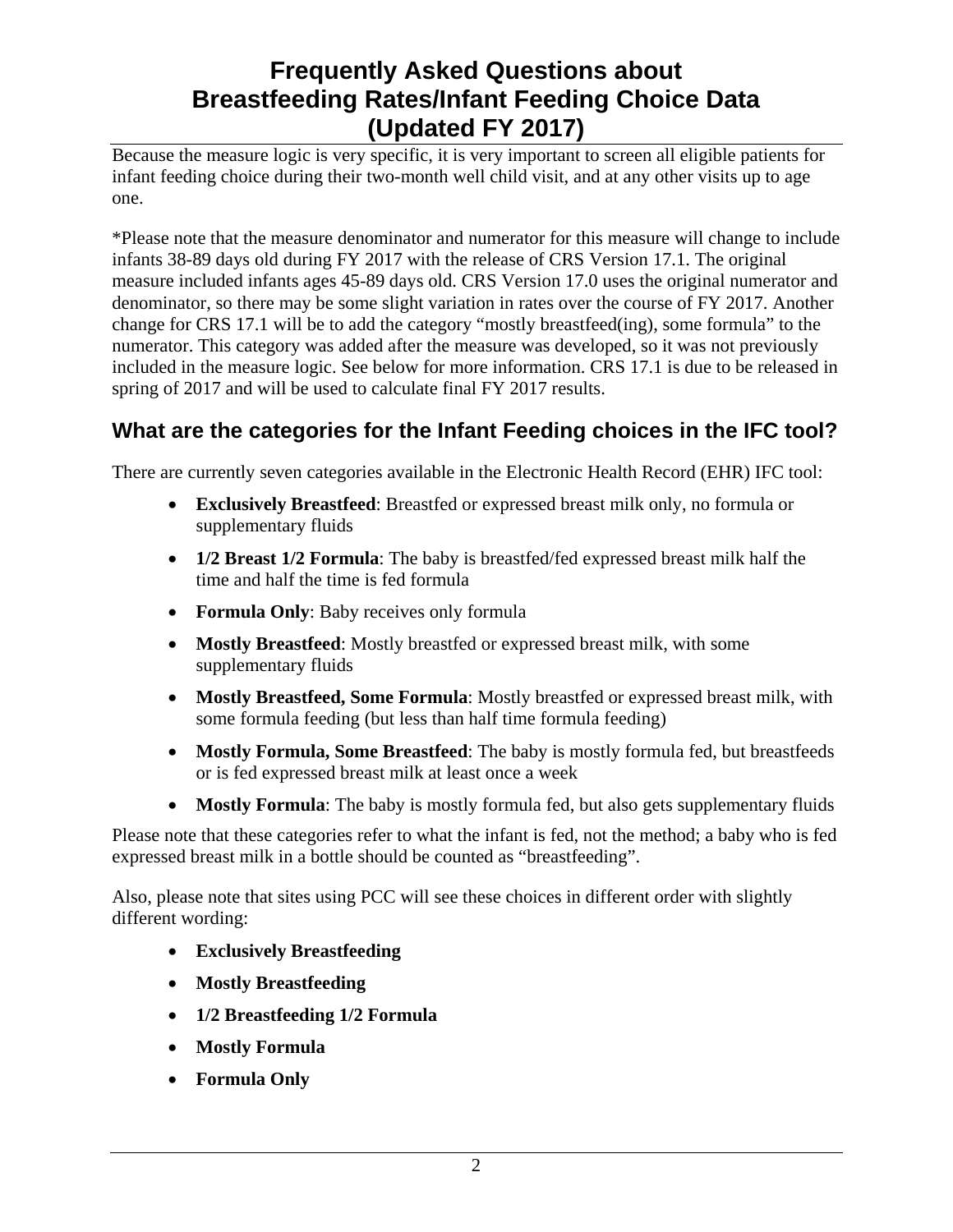- **Mostly Breastfeeding, Some Formula**
- **Mostly Formula, Some Breast Milk**

### **Which of these categories count for the GPRA measure?**

For sites using EHR, the **Exclusively Breastfeed** and **Mostly Breastfeed** categories count toward the GPRA measure in CRS 17.0. The CRS 17.1 measure logic will also include the **Mostly Breastfeed, Some Formula** category toward the GPRA measure.

For sites using PCC, the **Exclusively Breastfeeding** and **Mostly Breastfeeding** categories count toward the GPRA measures in CRS 17.0. The CRS 17.1 measure logic will also include the **Mostly Breastfeeding, Some Formula** category toward the GPRA measure.

### **Who should be collecting this information and how often?**

Any provider can collect infant feeding information. At a minimum, all providers in Well Child and Pediatric clinics should be collecting this information for patients 30–394 days old *at all visits occurring during that age range*. Public Health Nurses (PHNs) should also be collecting this information. This data can be entered in EHR or PCC, as described in the following sections. It is important that all infants be screened for feeding choice, as only those screened are eligible for the measure.

### **What other infant feeding information does CRS calculate?**

CRS Breastfeeding Rates include the following measures:

- 1. Percentage of patients age 30 days through 1 year of age who were ever screened for infant feeding choice.
- 2. Percentage of patients who were screened for infant feeding choice at the approximate ages of 2 months, 6 months, 9 months, and 1 year.
- 3. Percentage of patients who were screened and determined to have been either exclusively or mostly breastfed at 2 months, 6 months, 9 months, and 1 year.
- *4. Percentage of infants who were screened for infant feeding choice at the age of 2 months old (38–89 days old) that are exclusively or mostly breastfed. (GPRA Measure).*

Users may run the CRS Selected Measures w/Community Specified Report to view all the breastfeeding measures. The report also provides the option to include a list of patients and identifies the dates and ages they were screened and their infant feeding choice values. Information on how to run reports is included in this document starting on page 6.

> **Note**: These measures are also included in the National GPRA/GPRAMA Report and National GPRA/GPRAMA Patient List.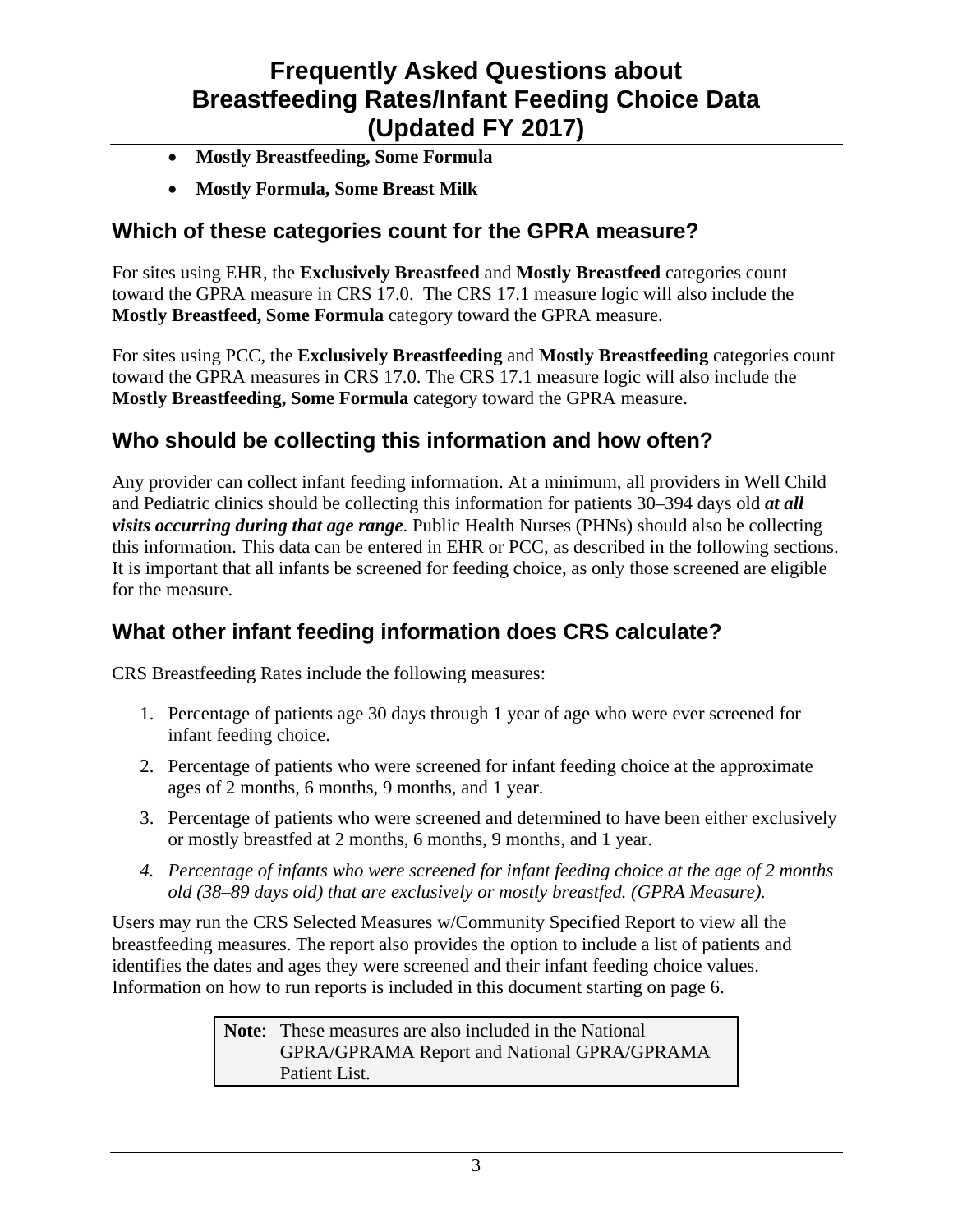#### **Is Infant Feeding Choice data the same as the data included in the Birth Measurements section of the Electronic Health Record (EHR) or the PIF (Infant Feeding Patient Data) mnemonic in Patient Care Component (PCC)?**

No, it is different. The Birth Measurements section and PIF mnemonic are intended for one-time collection of birth weight, birth order, age when formula was started, age when breastfeeding was stopped and solid foods started, and for linking the infant to the mother/guardian. Shown below is a screen shot of the Birth Measurements section from EHR:

| Update Birth Measurements                                                                                                                                                                                                                                                                         |
|---------------------------------------------------------------------------------------------------------------------------------------------------------------------------------------------------------------------------------------------------------------------------------------------------|
| To enter Birth Weight in Ibs and ozs, enter two values<br>separated by a space. Also you can enter K after the<br>0K<br>value for kilograms (kg), and likewise for grams enter G<br>after the value.<br>Cancel<br>Examples: 7 2 for 7 lbs 2 ozs<br>3.2K for 3.2 kilograms<br>3200G for 3200 grams |
| Birth Weight<br>$[$ lbs oz $]$<br>Birth Order                                                                                                                                                                                                                                                     |
| Feeding Choices must contain a number and then either a<br>D for Days, W for Weeks, M for Months or Y for years.                                                                                                                                                                                  |
| Formula Started                                                                                                                                                                                                                                                                                   |
| <b>Breast Feeding Stopped</b>                                                                                                                                                                                                                                                                     |
| Solids Started                                                                                                                                                                                                                                                                                    |
| Mother or Guardian                                                                                                                                                                                                                                                                                |

Figure 1: Update Birth Measurements dialog

This is important information to collect, but please be aware that it is not used for the CRS Breastfeeding Rates measure. Only information entered into the Infant Feeding Choice tool is used to calculate the GPRA Breastfeeding Rates measure, and other CRS breastfeeding topics.

## **Entering Infant Feeding Choice Data in EHR**

#### **Entering Infant Feeding Choice data in EHR:**

- 1. After you have selected the patient and the visit, go to the Infant Feeding component. For some EHR sites, this may be on the **Wellness** or **Triage** tab. If you cannot find the Infant Feeding component, please contact your Clinical Applications Coordinator to make sure you have it added to your EHR.
- 2. On the Infant Feeding component, click **Add**.

**Note**: The age of the patient must be six years (72 months) or less; otherwise, the Infant Feeding component will display "Not Applicable" and cannot be changed.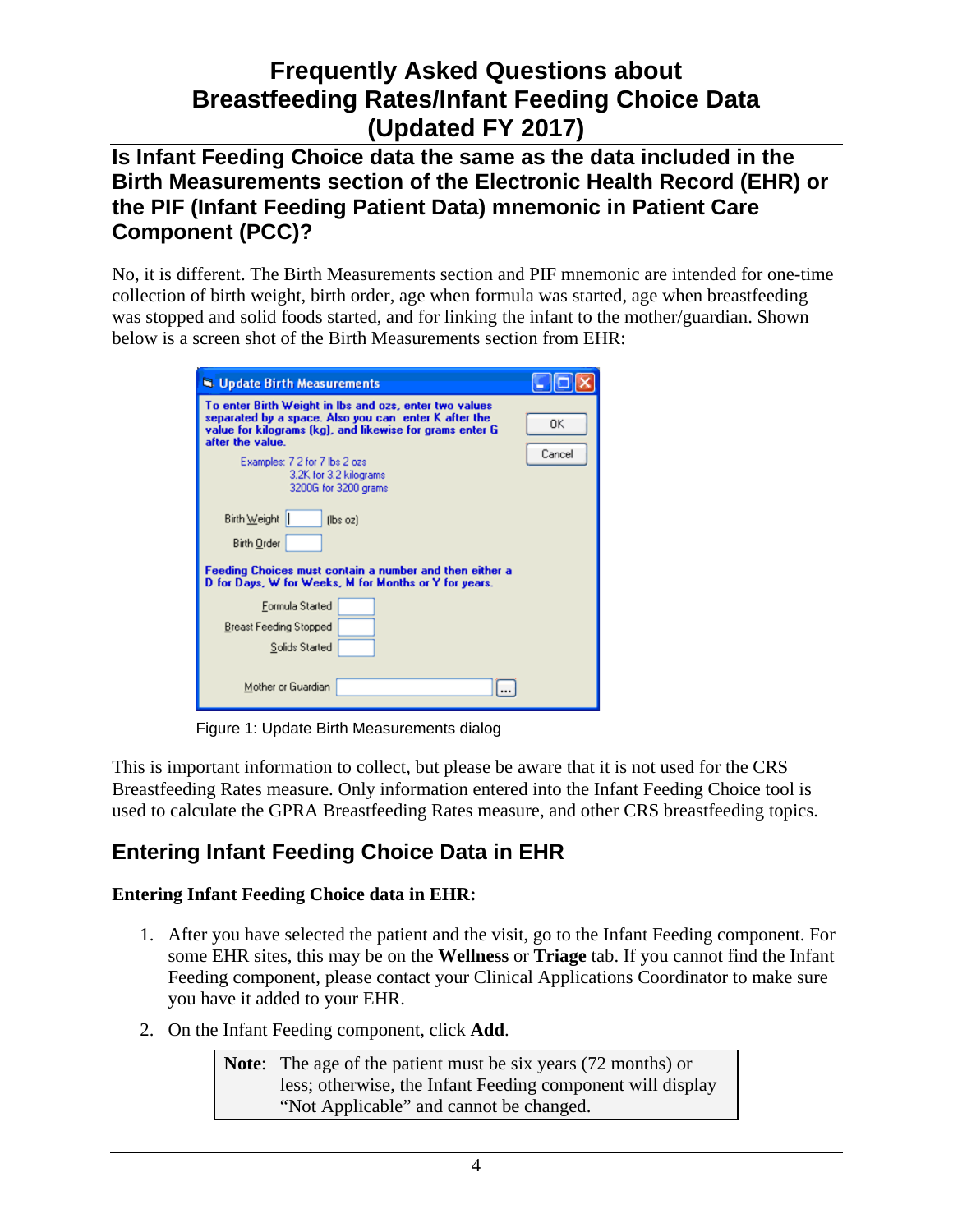| Personal Health<br>Infant Feeding   |                                              |  |     |  |  |  |  |  |  |
|-------------------------------------|----------------------------------------------|--|-----|--|--|--|--|--|--|
| <b>Infant Feeding</b><br>$\ddot{a}$ |                                              |  |     |  |  |  |  |  |  |
| Infant Feeding History              |                                              |  |     |  |  |  |  |  |  |
| Entry Date                          | Secondary Fluids                             |  |     |  |  |  |  |  |  |
| 03/23/2015 10:42                    |                                              |  |     |  |  |  |  |  |  |
| 03/10/2015 07:35                    |                                              |  |     |  |  |  |  |  |  |
|                                     |                                              |  |     |  |  |  |  |  |  |
| 03/10/2015 07:33                    |                                              |  |     |  |  |  |  |  |  |
|                                     |                                              |  |     |  |  |  |  |  |  |
|                                     |                                              |  |     |  |  |  |  |  |  |
|                                     |                                              |  |     |  |  |  |  |  |  |
|                                     |                                              |  |     |  |  |  |  |  |  |
|                                     | 1/2 & 1/2 BREAST AND FORMUL 03/10/2015 07:33 |  | Add |  |  |  |  |  |  |

Figure 2: Infant Feeding component

3. At the **Add Infant Feeding Record** window, click the appropriate radio button to select the type of infant feeding, and then click **Save** to save the value.

| <b>Infant Feeding</b>                                                                                                                                                                                         | <b>Infant Feeding History</b>        | Eißt<br>Add                                                                                                             |
|---------------------------------------------------------------------------------------------------------------------------------------------------------------------------------------------------------------|--------------------------------------|-------------------------------------------------------------------------------------------------------------------------|
| <b>Feeding Choice</b>                                                                                                                                                                                         | <b>Entry Date</b>                    | Secondary Fluids                                                                                                        |
| MOSTLY FORMULA<br>EXCLUSIVE BREASTFEEDING                                                                                                                                                                     | 06/16/2014 12:18<br>12/12/2013 10:39 | MILK, FRUIT JUICE, CARBONATED DRINK, SF                                                                                 |
| EX I<br>Infant Feeding Choice<br>MC                                                                                                                                                                           |                                      |                                                                                                                         |
| C Exclusively Breastfeed<br>FO<br>MC<br>C 1/2 Breast 1/2 Formula<br>MC<br>C Formula only<br>MC<br>C Mostly Breastfeed<br>Mostly Breastfeed, some Formula<br>Mostly Formula, some Breastfeed<br>Mostly Formula | $\Box$ Mik<br>П                      | Cancel<br>Save<br><b>Secondary Fluids</b><br>Fruit juice<br>Carbonated drink<br>Sports drink<br>Glucose<br>$\Box$ Water |

Figure 3: Entering an Infant Feeding

The patient's value for Infant Feeding Choice for this visit is now displayed in the Infant Feeding component. For example: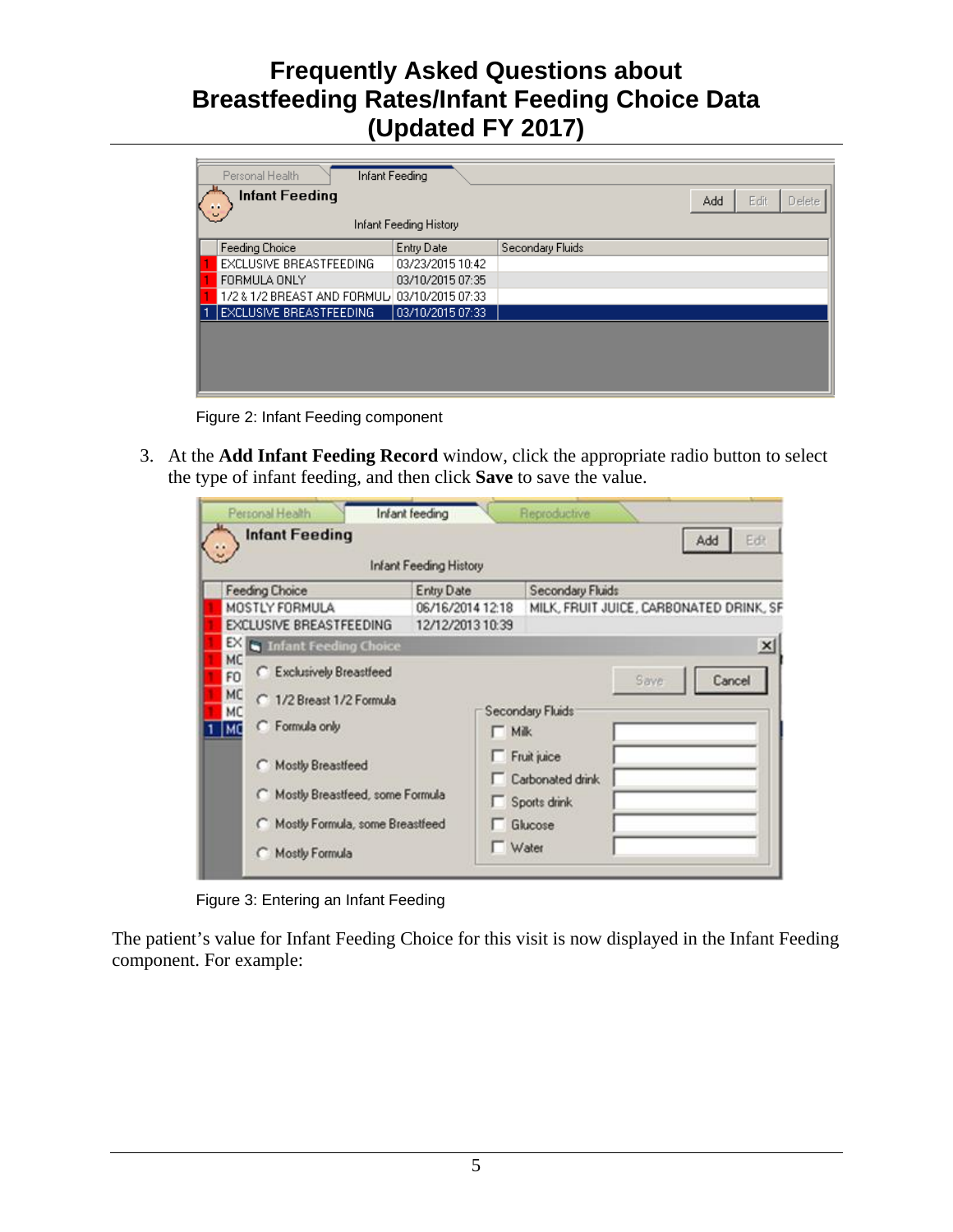| Personal Health<br>Infant Feeding<br><b>Infant Feeding</b><br>Edit<br>Add<br>Delete<br><br>Infant Feeding History |                                              |                  |                  |  |  |  |  |  |  |
|-------------------------------------------------------------------------------------------------------------------|----------------------------------------------|------------------|------------------|--|--|--|--|--|--|
|                                                                                                                   | Feeding Choice                               | Entry Date       | Secondary Fluids |  |  |  |  |  |  |
|                                                                                                                   | EXCLUSIVE BREASTFEEDING                      | 03/23/2015 10:42 |                  |  |  |  |  |  |  |
|                                                                                                                   | FORMULA ONLY                                 | 03/10/2015 07:35 |                  |  |  |  |  |  |  |
|                                                                                                                   | 1/2 & 1/2 BREAST AND FORMUL 03/10/2015 07:33 |                  |                  |  |  |  |  |  |  |
|                                                                                                                   | EXCLUSIVE BREASTFEEDING                      | 03/10/2015 07:33 |                  |  |  |  |  |  |  |
|                                                                                                                   |                                              |                  |                  |  |  |  |  |  |  |

Figure 4:Infant Feeding Choice display

### **Entering Infant Feeding Choice Data in PCC**

#### **Entering Infant Feeding Choice in PCC is also very easy:**

- 1. Create a new visit or select an existing visit to append.
- 2. At the "Mnemonic" prompt, type **IF** (Infant Feeding Choices) and press Enter.

```
MENOMIC: if Infant Feeding Choices ALLOWED VISIT RELATED ONLY
Select V INFANT FEEDING CHOICES: ?
   Answer with V INFANT FEEDING CHOICES
   Choose from:
     You may enter a new V INFANT FEEDING CHOICES, if you wish
   Choose from:
         1 EXCLUSIVE BREASTFEEDING<br>2 MOSTLY BREASTFEEDING
         2 MOSTLY BREASTFEEDING<br>3 1 / 2 & 1 / 2 BREAST
           3 1 / 2 & 1 / 2 BREAST AND FORMULA
         4 MOSTLY FORMULA<br>5 FORMULA ONLY
          5 FORMULA ONLY<br>6 MOSTLY BREAST
           6 MOSTLY BREASTFEEDING, SOME FORUMLA
                  7 MOSTLY FORMULA, SOME BREAST MILK
Select V INFANT FEEDING CHOICES:
```
- 3. Type the number corresponding to the type of feeding and press Enter. If you do not know the number, type two question marks (**??**) and press Enter to see a list of choices.
- 4. You are returned to the "Mnemonic" prompt. Continue with data entry of other items.

### **Monitoring your Breastfeeding Rates in CRS**

You can use CRS to monitor your facility's breastfeeding rates. The following provides an explanation of how to run CRS reports using CRS Version 17.0

#### **Which CRS report should I run?**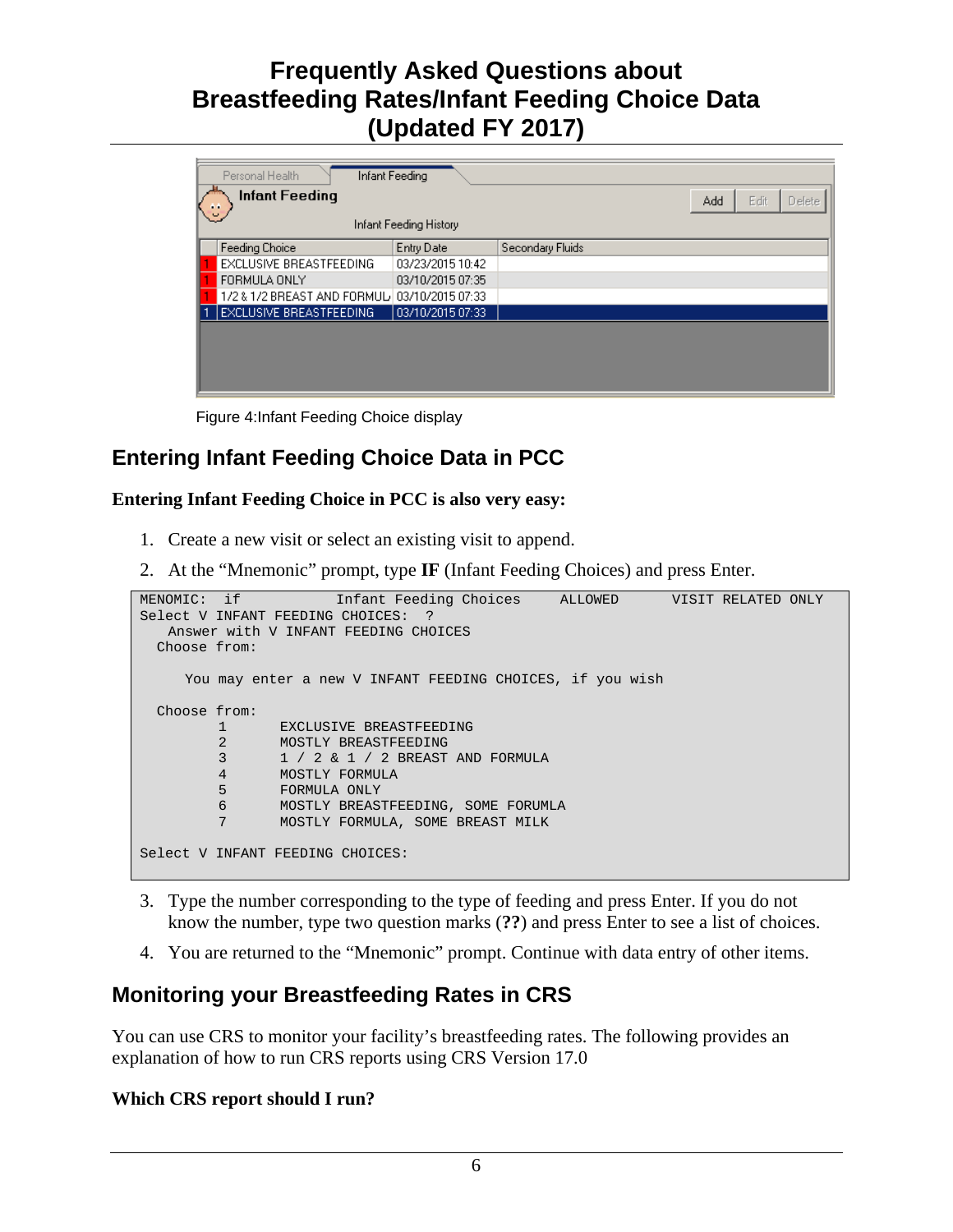You should run the CRS Selected Measures w/Community Specified report.

#### **How often should I run the report?**

You can run the report as often as you like.

#### **How do I run the report?**

Follow the instructions below.

**Note**: If CRS is not listed as one of the RPMS menu options, it is because the site does not have the security key needed to run CRS Ask the site manager to give the security key called BGPZ MENU.

- 1. Log in to RPMS.
- 2. From your RPMS menu, type the corresponding mnemonic for the IHS CRS Main Menu. The mnemonic used at facilities varies and may be "CRS", "BGP", or "GPRA". Press Enter.
- 3. The CRS main menu is displayed. From the CRS Menu, type **CI17** to select CRS 2017 and press Enter.

```
 ****************************************************
               ** IHS/RPMS CLINICAL REPORTING SYSTEM (CRS) **
 ****************************************************
                             Version 17.0
                         DEMO INDIAN HOSPITAL
   CI17 CRS 2017 ... 
CI16 CRS 2016 ... 
CI15 CRS 2015 ... 
CI14 CRS 2014 ... 
CI13 CRS 2013 ...
Select IHS Clinical Reporting System (CRS) Main Menu Option: CI17 <Enter> CRS 2017
```
4. From the IHS/RPMS CRS 2017 Menu, type **RPT** to select Reports. Press Enter.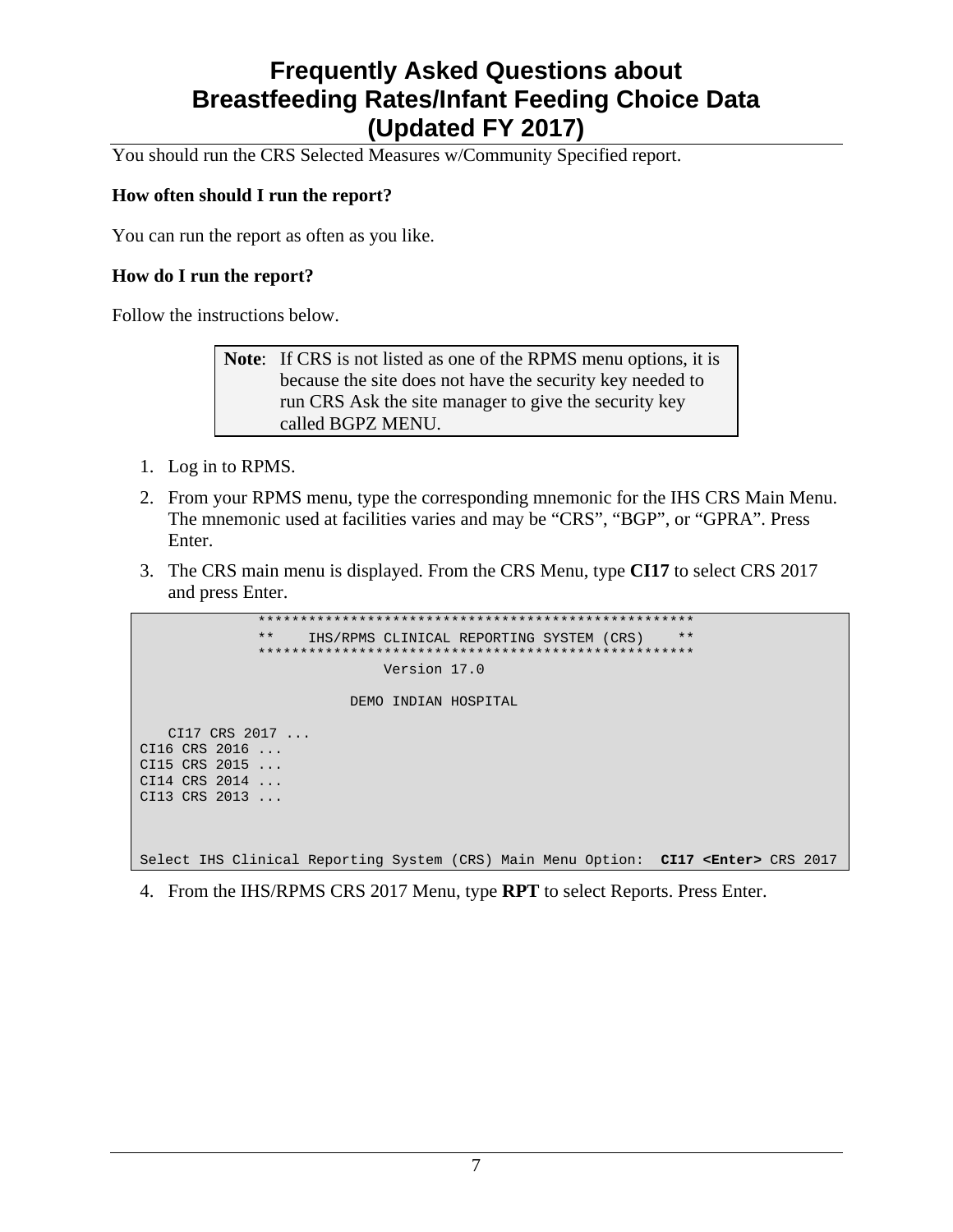```
 *********************************
                          IHS/RPMS CRS 2017
                   ** Clinical Reporting System **
                   *********************************
                          Version 17.0
                      DEMO INDIAN HOSPITAL
 RPT Reports ...
 SET System Setup ...
 AO Area Options ...
```
5. From the Reports Menu, type **LOC** to select Reports for Local Use. Press Enter.

```
 **************************
                       ** IHS/RPMS CRS 2017 **
                            ** Reports Menu **
                        **************************
                           Version 17.0
                      DEMO INDIAN HOSPITAL
 NTL National GPRA/GPRAMA Reports ...
 LOC Reports for Local Use: IHS Clinical Measures ...
 OTH Other National Reports ...
 TAX Taxonomy Reports ...
 MUR Meaningful Use Clinical Quality Measure Reports ...
```
Select Reports Option: **LOC <Enter>**

Select CRS 2017 Option: **RPT <Enter>**

6. From the Reports for Local Use menu, type **COM** to run the Selected Measures Report for a community taxonomy that you specify. Press Enter.

```
 ******************************************************
                                  IHS/RPMS CRS 2017
                ** Reports for Local Use: IHS Clinical Measures **
                ******************************************************
                                   Version 17.0 
                               DEMO INDIAN HOSPITAL
  COM Selected Measures w/Community Specified<br>PP Selected Measures w/Patient Panel Popul
         Selected Measures w/Patient Panel Population
   ALL Selected Measures w/All Communities
Select Reports for Local Use: IHS Clinical Measures Option: COM <Enter>
```
Information about the report and the types of reports you may choose is displayed.

You may select from six pre-defined reports that contain topics specific to diabetes, cardiovascular disease (CVD), women's health, Improving Patient Care (IPC), Pharmacy Quality Alliance, or asthma; or you may run a report where you choose your own topics (SEL option).

Type **SEL** to run the report for measures selected by you. Press Enter.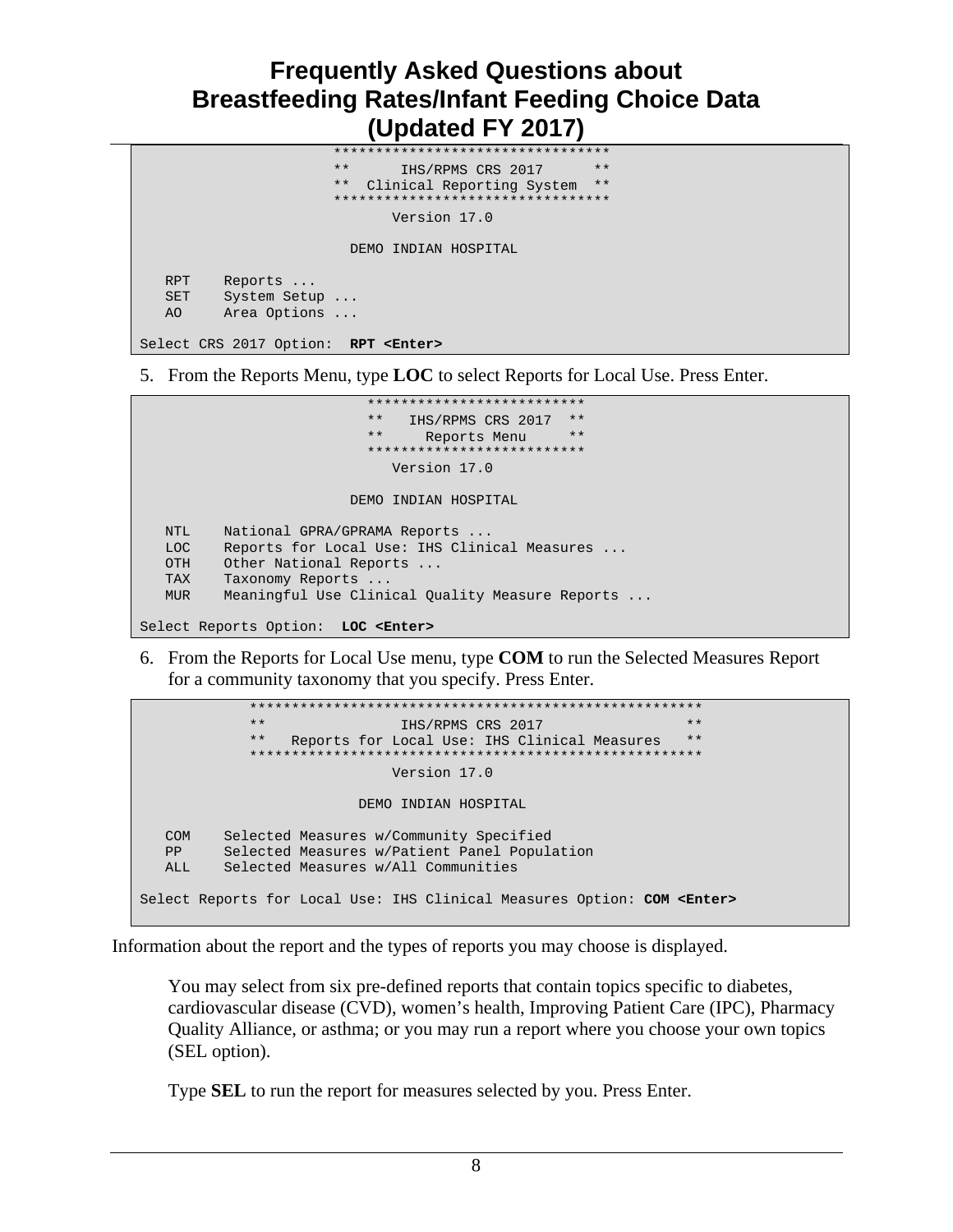| IHS 2017 CRS - Clinical Performance Measure Report (Selected Measures)                   |  |  |  |  |  |  |  |  |  |
|------------------------------------------------------------------------------------------|--|--|--|--|--|--|--|--|--|
| This will produce a Performance Measure Report for one or more measures for a            |  |  |  |  |  |  |  |  |  |
| year period you specify. You will be asked to provide: 1) the                            |  |  |  |  |  |  |  |  |  |
| reporting period, 2) the baseline period to compare data to, and 3) the                  |  |  |  |  |  |  |  |  |  |
| Community taxonomy to determine which patients will be included.                         |  |  |  |  |  |  |  |  |  |
|                                                                                          |  |  |  |  |  |  |  |  |  |
| Select one of the following:                                                             |  |  |  |  |  |  |  |  |  |
|                                                                                          |  |  |  |  |  |  |  |  |  |
| Diabetes-Related Measures<br>DM                                                          |  |  |  |  |  |  |  |  |  |
| Cardiovascular Disease Prevention for At-Risk Patients<br><b>CVD</b>                     |  |  |  |  |  |  |  |  |  |
| WH<br>Women's Health-Related Measures                                                    |  |  |  |  |  |  |  |  |  |
| Improving Patient Care Measures<br>IPC.                                                  |  |  |  |  |  |  |  |  |  |
| Pharmacy Quality Alliance Measures<br><b>POA</b>                                         |  |  |  |  |  |  |  |  |  |
| AST<br>Asthma-Related Measures                                                           |  |  |  |  |  |  |  |  |  |
| Selected Performance Measures (User Defined)<br>SEL                                      |  |  |  |  |  |  |  |  |  |
|                                                                                          |  |  |  |  |  |  |  |  |  |
| Which set of Performance measures should be included in this report: SEL <enter></enter> |  |  |  |  |  |  |  |  |  |

The Performance Measure Selection screen appears with the list of available measure topics.

- 7. At the "Select Action" prompt, press Enter to display the next page of the list of measures. Repeat this step until the page of the Performance Measure Selection screen is displayed that contains Breastfeeding Rates.
- 8. Type **S** to select a performance measure topic and press Enter.
- 9. Type the number corresponding to the Breastfeeding Rates topic and press Enter to select the Breastfeeding Rates topic. After you have selected the topic, an asterisk appears to the left of the selected number, as shown in the following example (the number is 54, but this could change as new topics are added to CRS).

```
PERFORMANCE MEASURE SELECTION Dec 28, 2017 11:05:33 Page: 4 of 4
IHS Clinical Performance Measures
* indicates the performance measure has been selected
+
52) Medication Therapy Management Services 
53) Public Health Nursing 
*54) Breastfeeding Rates 
55) Use of High-Risk Medications in the Elderly 
56) Use of Benzodiazepine Sedative Hypnotic Medications in the Elderly 
57) Functional Status Assessment in Elders 
58) Fall Risk Assessment in Elders 
59) Palliative Care 
60) Annual Wellness Visit 
61) Optometry 
62) Goal Setting 
+ Enter ?? for more actions 
S Select Measure D De Select Measure Q Quit 
Select Action:+//
```
10. Type **Q** to quit the topic selection process and press Enter.

- 11. The taxonomies required to run the report are checked. If you receive a warning message regarding the taxonomies, you may continue running the report, since the Breastfeeding Rates topic does not use any of the taxonomies that are checked. Press Enter to continue.
- 12. If you receive a warning message stating that your RPMS Demo Patient Names Search Template does not exist, you will need to update the RPMS Demo/Test Patient Search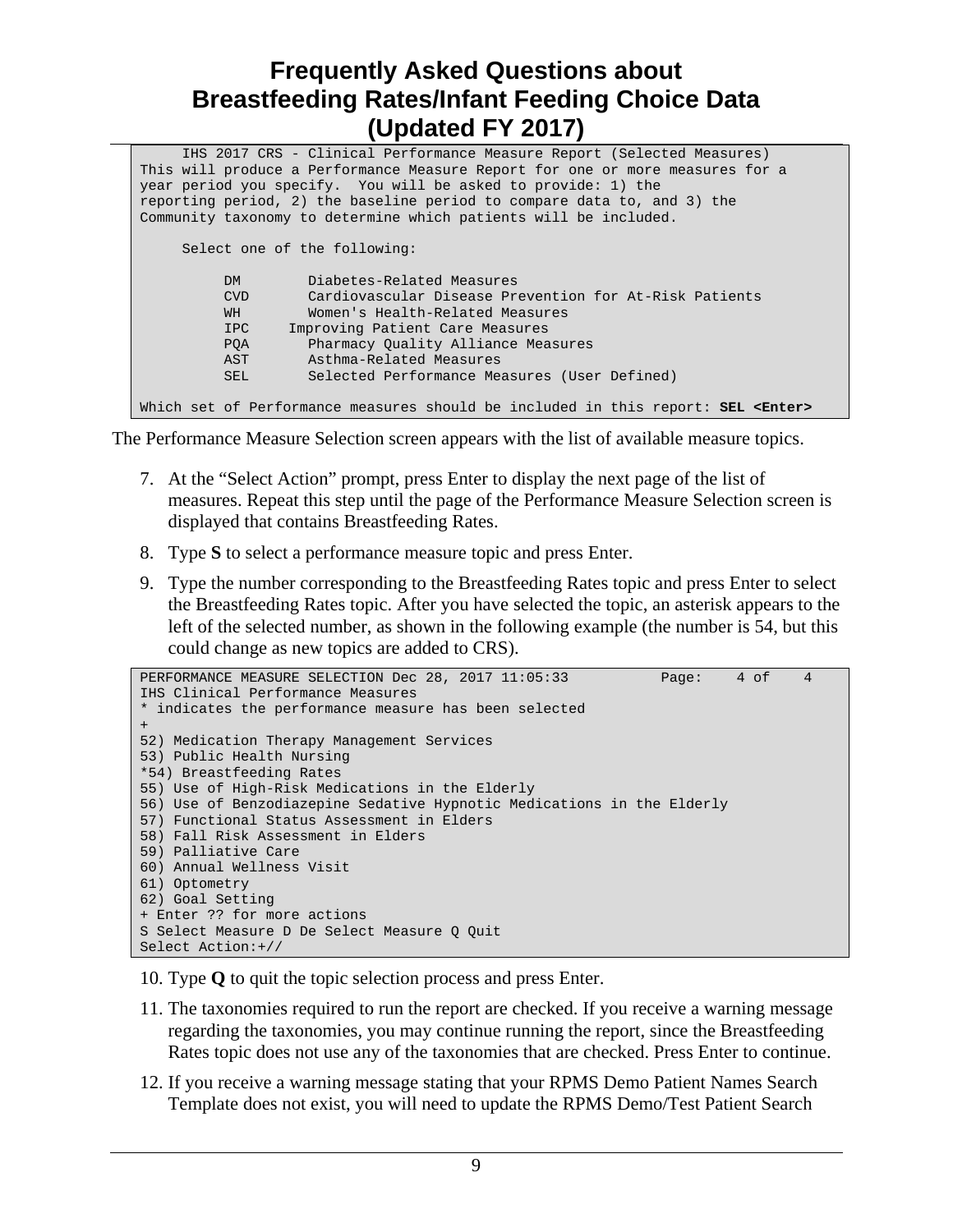Template (DPST option located in the PCC Management Reports, Other section) if you have any demo patients in your system that you do not want included in your reports

**Note**: The APCLZ security key needs to be assigned to access this template.

13. Select the date range for the report by following steps a or b.

**Note:** If you choose a report period with an end date that occurs after the day you are running the report, a warning message is displayed and you are given the option of changing your report period. If you do not want to change your report period, type **N** and press Enter; otherwise, you would type **Y** to change your report period.

- a. To select a predefined period (e.g., January 1–December 31):
- (1) Select one of the first four options. Press Enter.
- (2) Enter the calendar year of the report end date. Press Enter.
	- b. To enter your own report end date:
- (1) Select Option 5, User-Defined Report Period. Press Enter.

(2) Enter the end date of the report in MM/DD/CCYY format (e.g., 11/30/2016). Press Enter.

|                       | Select one of the following:          |                                          |                                                                                   |  |
|-----------------------|---------------------------------------|------------------------------------------|-----------------------------------------------------------------------------------|--|
| 1<br>2<br>3<br>4<br>5 |                                       | April 1 - March 31<br>July $1$ - June 30 | January 1 - December 31<br>October 1 - September 30<br>User-Defined Report Period |  |
|                       | Enter the date range for your report: |                                          |                                                                                   |  |

14. Type the 4-digit baseline year at the "Enter Year" prompt and press Enter. The GPRA reports use a baseline year of 2010, but you can use any baseline year you want.

The screen displays the date ranges that you have selected for the report, including Report (Current), Previous Year and Baseline; for example,

| The date ranges for this report are: |  |                              |  |  |
|--------------------------------------|--|------------------------------|--|--|
| Reporting Period:                    |  | Jan 01, 2016 to Dec 31, 2016 |  |  |
| Previous Year Period:                |  | Jan 01, 2015 to Dec 31, 2015 |  |  |
| Baseline Period:                     |  | Jan 01, 2009 to Dec 31, 2009 |  |  |

15. At the "Enter the Name of the Community Taxonomy" prompt, either press Enter to select the default Community taxonomy, or type the name of the taxonomy you want to use for your report and press Enter.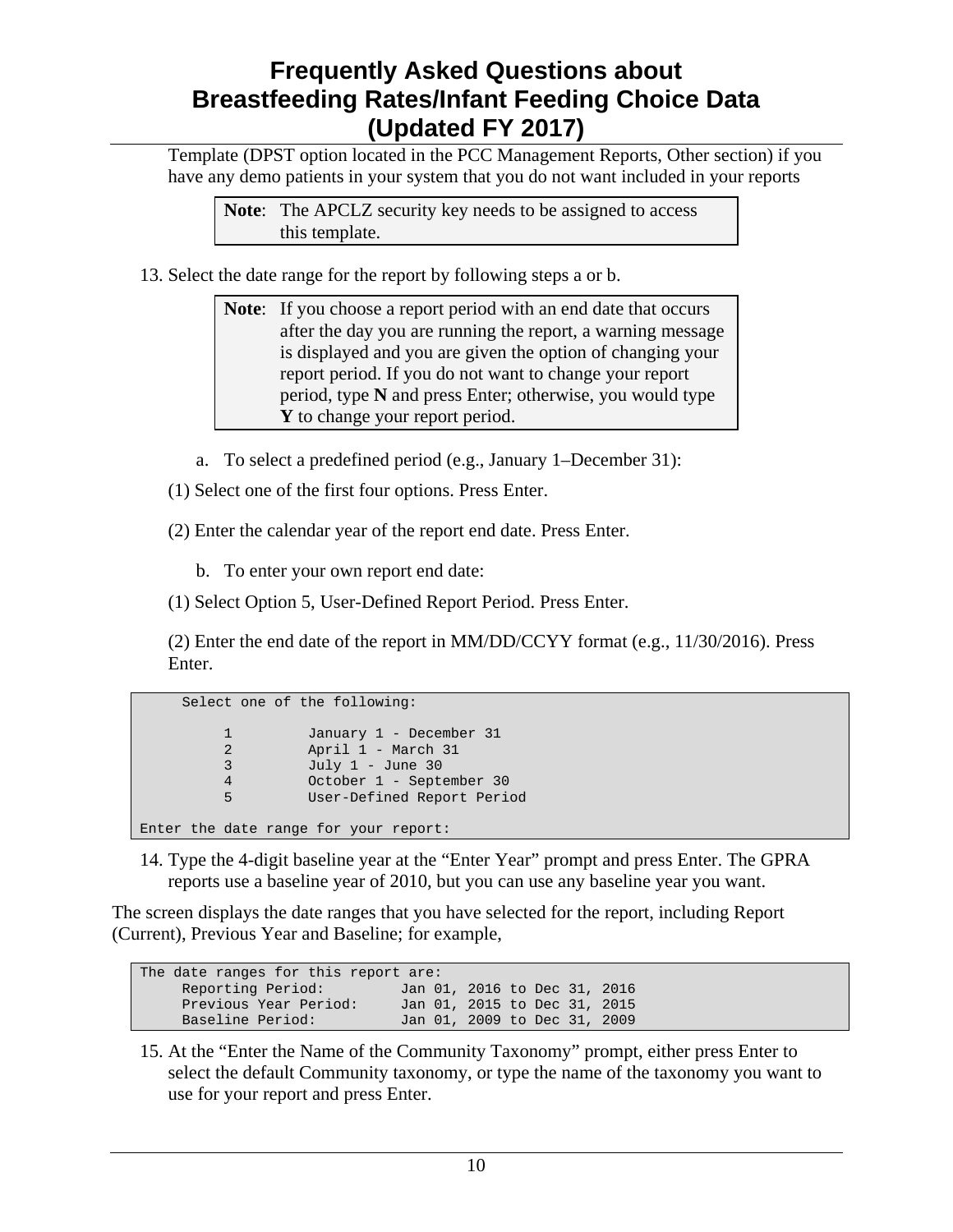Normally the official GPRA community taxonomy is the default taxonomy, and you should use it to run your report. To enter a new taxonomy name, type the first few letters of the taxonomy name to see a selection, or type two question marks (**??**) to see the entire list.

The screen displays the six-digit code of your facility's Home location. This is displayed for informational purposes only and is used in the PHN topic to identify the facility code that is used for PHN visits to patients' homes.

16. If you have the BGPZ PATIENT LISTS security key, you will be prompted to run a patient list for your report. To include a patient list with the report, type **Y** (Yes) at the "Do you want patient lists for any of the measures?" prompt and press Enter. Otherwise, type **N** and press Enter, and skip to Step 23.

If the prompt is not displayed (you do not have the security key), skip to Step 23.

The Breastfeeding Rates topic is displayed on the Measure List Selection screen.

- 17. Type **S** (Select List) to begin the selection process. Press Enter.
- 18. At the "Which Items?" prompt, type **1** to select the Breastfeeding Rates patient list. Press Enter. The patient list you selected has asterisk at the left side.

Do you want patient lists for any the measures? N// **Y <Enter>** Yes MEASURE LIST SELECTION Dec 28, 2016 10:40:41 Page: 1 of 1 IHS 2017 Clinical Performance Measure Lists of Patients \* indicates the list has been selected \*1) Breastfeeding Rates: List of pts 30-394 days old w/infant feeding choice Enter ?? for more actions<br>S Select List S Select List<br>
a all Lists<br>
a all Lists All Lists Select Action:+// **S <Enter>**

- 19. Type **Q** (Quit) when you have completed selecting topics. Press Enter.
- 20. Now you must choose the type of patient list you want. Type the corresponding letter to select a  $(R)$  random patient list,  $(P)$  list of patients by a designated provider, or  $(A)$  list containing all patients. Press Enter.

To run option P, you must be using the Designated Provider functionality in PCC.

21. If you selected P (Patient List by Provider), type the designated provider name at the "Enter Designated Provider Name" prompt. Press Enter. Otherwise, skip this step and go to Step 23.

```
Select List Type.
NOTE: If you select All Patients, your list may be
hundreds of pages and take hours to print.
     Select one of the following:
```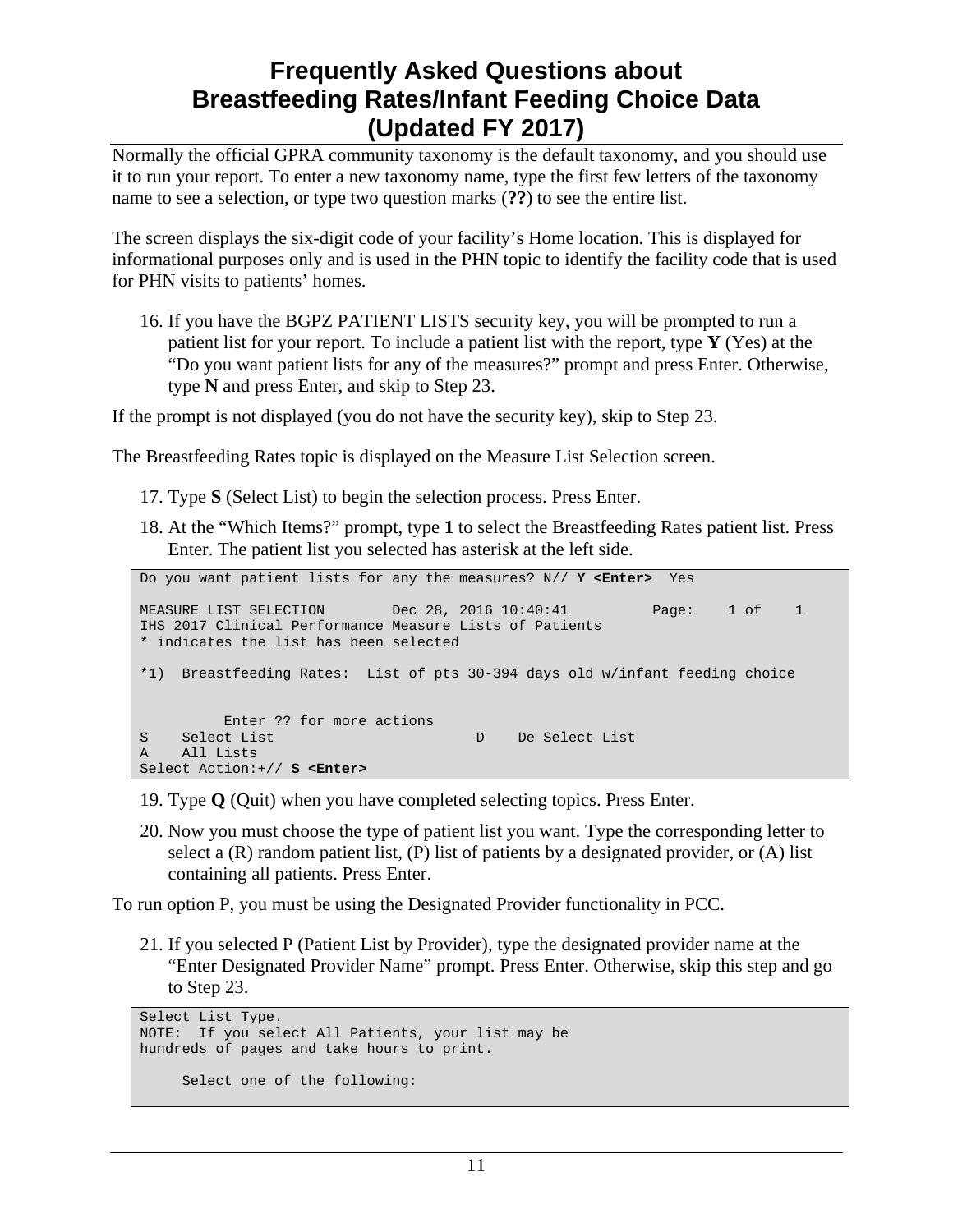| R | Random Patient List                                                                                                                               |
|---|---------------------------------------------------------------------------------------------------------------------------------------------------|
| P | Patient List by Provider                                                                                                                          |
| A | All Patients                                                                                                                                      |
|   | Choose report type for the Lists: R// P <enter> Patient List by Provider<br/>Enter Designated Provider Name: Acord, Arlis <enter></enter></enter> |

22. Type the number corresponding to the Beneficiary population you want to include in your report and press Enter. This allows you to specify one of three options: American Indian and Alaska Natives (AI/AN) only, patients who are not AI/AN, or your entire population.

```
 Select one of the following:
           1 Indian/Alaskan Native (Classification 01)<br>2 Not Indian Alaskan/Native (Not Classifica
            2 Not Indian Alaskan/Native (Not Classification 01)
                      All (both Indian/Alaskan Natives and Non 01)
Select Beneficiary Population to include in this report: 1// 1 <Enter> 
Indian/Alaskan Native (Classification 01)
```
A summary of the Selected Measures report is displayed. For example:

| SUMMARY OF 2017 CLINICAL MEASURE PERFORMANCE REPORT TO BE GENERATED                                 |                                                                                              |  |
|-----------------------------------------------------------------------------------------------------|----------------------------------------------------------------------------------------------|--|
| The date ranges for this report are:<br>Report Period:<br>Previous Year Period:<br>Baseline Period: | Jan 01, 2016 to Dec 31, 2016<br>Jan 01, 2015 to Dec 31, 2015<br>Jan 01, 2009 to Dec 31, 2009 |  |
| The COMMUNITY Taxonomy to be used is: DEMO GPRA COMMUNITIES<br>The HOME location is: HOME 999989    |                                                                                              |  |
| These performance measures will be calculated: Breastfeeding Rates ;                                |                                                                                              |  |
| Lists will be produced for these measures: Breastfeeding Rates ;                                    |                                                                                              |  |

- 23. Type the corresponding letter for your output at the "Select an Output Option" prompt, where
	- **P** (Print) sends the report file to your printer, your screen, or an electronic file.
	- **D** (Delimited Output) produces an electronic delimited text file that can be imported into Excel or Word for additional formatting and data manipulation. The delimited output is particularly useful for patient lists, because they can be sorted in multiple ways.
	- **B** (Both) produces both a printed report and a delimited file.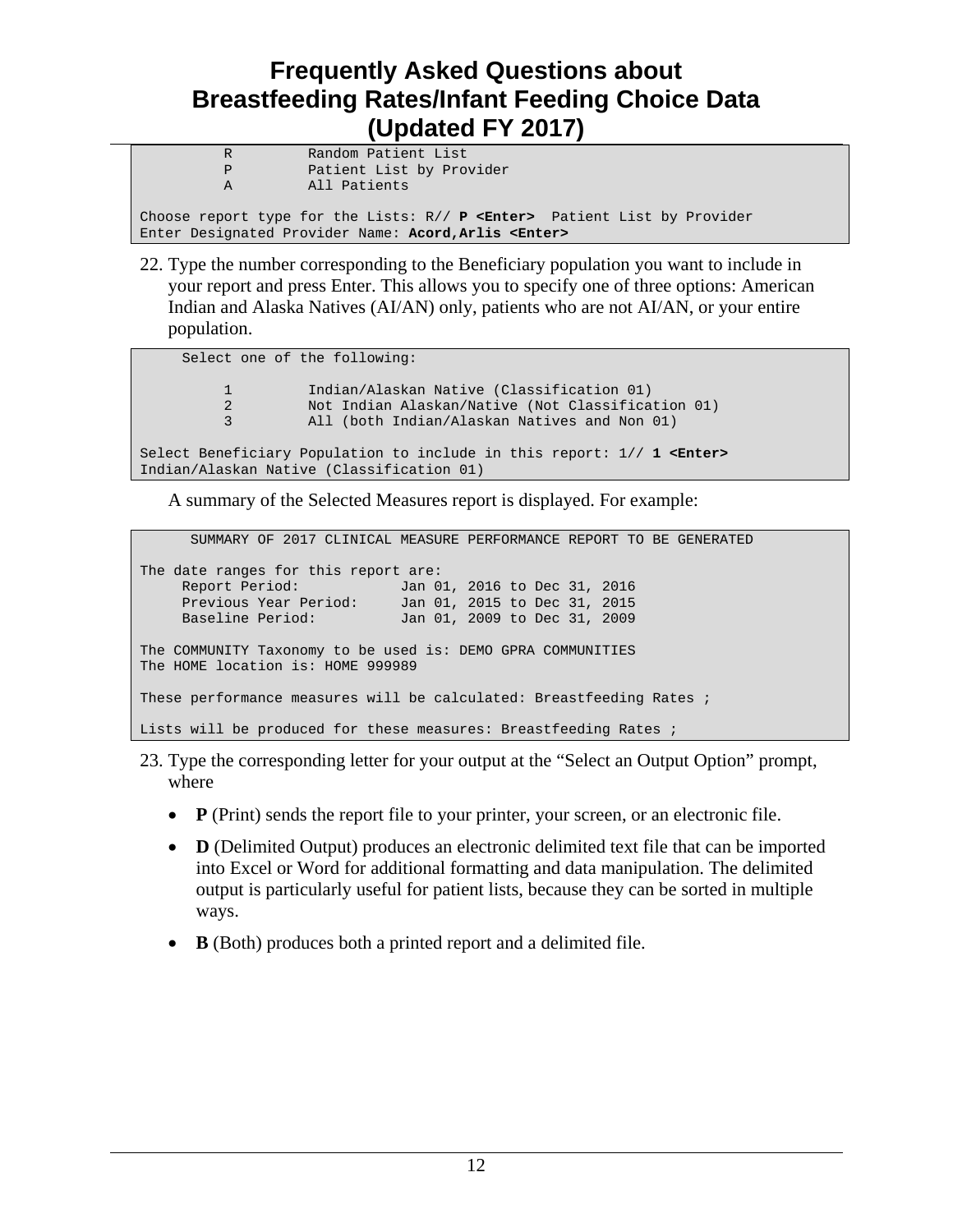```
Please choose an output type. For an explanation of the delimited
file please see the user manual.
      Select one of the following:
           P Print Report on Printer or Screen<br>D Create Delimited output file (for
           D Create Delimited output file (for use in Excel)<br>B Both a Printed Report and Delimited File
                        B Both a Printed Report and Delimited File
Select an Output Option: P// 
DEVICE: HOME// 0;P-OTHER80 VT Right Margin: 80//
```
• If you select P (Print): At the "Device" prompt, type the name of a printer or file.

In the figure above the default device is Home, which displays the information directly on the screen. The default prompt may vary at different sites.

> **Note**: Turn on your logging or screen capture program before printing to screen, depending on the software you are using to access RPMS.

To print a report to your screen without receiving multiple "Enter RETURN to continue" prompts, type **0;P OTHER80** at the "Device" prompt (see figure above).

If you want to print to a file or you do not know your printer name, check with your Site Manager. At most sites, to print to a file, type **Host** or **HFS**, then type the file location and name (pathname). For example:

```
Select an Output Option: P// <Enter> Print Report on Printer or Screen
DEVICE: HOME// HFS <Enter> HFS
HOST FILE NAME: C:\TMP\TMP.HFS// C:\lb_test.doc <Enter> ADDRESS/PARAMETERS:
"WNS"//
```
Generally, you should plan to queue your report to run off hours, when the network is not as busy. At most sites, you can queue your report to print by typing **Q** at the "Won't you queue this?" prompt. Check with your Site Manager if you need further information about how to specify each of these options.

• If you select D (Delimited) or B (Both): At the "Select an Output Option" prompt, you are prompted to print your file to the screen (S) or to an electronic file (F) (see figure below).

If this report will take several hours to run, it is recommended to print to a file.

If you select F (File): Type the name of the delimited file at the "Enter a filename for the delimited output" prompt, and press Enter.

File names cannot exceed 40 characters and are given the extension .txt automatically. Most sites will be set up to print the file automatically to your network Public directory. You may need to FTP the delimited file from the network Pub directory to your computer. Ask your Site Manager for additional information about retrieving files from your local network.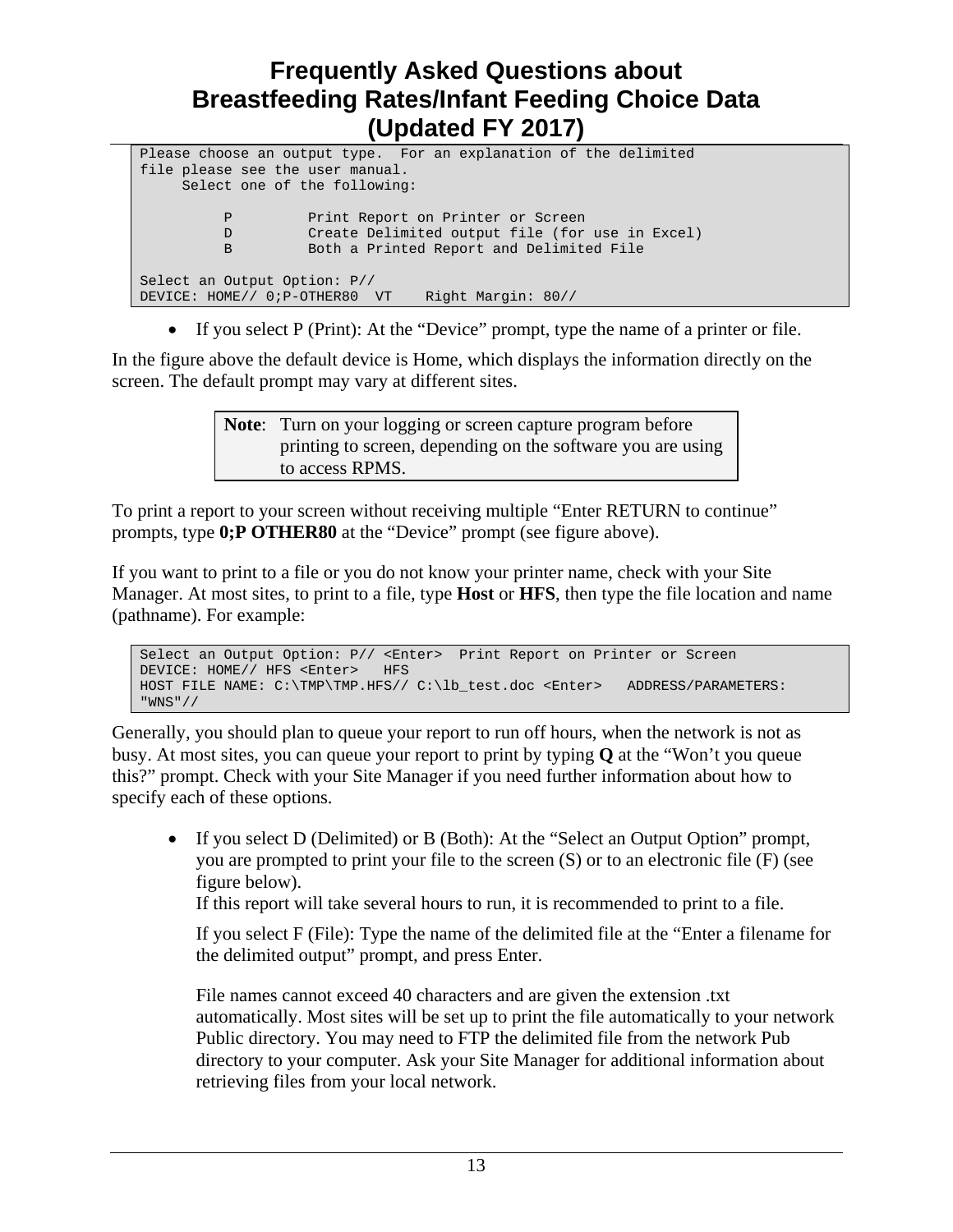You are prompted to queue the report to run at a later time. You can specify another day or another time.

Select an Output Option: P// **D <Enter>** Create Delimited output file (for use in Excel) You have selected to create a delimited output file. You can have this output file created as a text file in the pub directory, OR you can have the delimited output display on your screen so that you can do a file capture. Keep in mind that if you choose to do a screen capture you CANNOT Queue your report to run in the background!! Select one of the following: S SCREEN - delimited output will display on screen for capture<br>F FILE - delimited output will be written to a file in pub FILE - delimited output will be written to a file in pub Select output type: S// **F <Enter>** FILE - delimited output will be written to a file in pub Enter a filename for the delimited output (no more than 40 characters): **mytestfile <Enter>** When the report is finished your delimited output will be found in the q:\ directory. The filename will be mytestfile.txt Won't you queue this ? Y// <**Enter**> YES Requested Start Time: NOW// **20:00:00 <Enter>** (DEC 28, 2016@20:00:00) Tasked with 2033810

#### **What does the report look like?**

Displayed below is a sample of the section of the report that shows the number of patients in the denominator, number of patients in the numerators, and the performance measure rates. The report also contains a section in which the denominators and numerators are defined (not displayed here).

| MP                                                                                         |               |                 | Dec 28, 2016   |  |                                               |    | Page 3        |               |  |
|--------------------------------------------------------------------------------------------|---------------|-----------------|----------------|--|-----------------------------------------------|----|---------------|---------------|--|
|                                                                                            |               |                 |                |  |                                               |    |               |               |  |
| *** IHS 2017 Selected Measures with Community Specified Report ***<br>DEMO INDIAN HOSPITAL |               |                 |                |  |                                               |    |               |               |  |
| Report Period: Jan 01, 2016 to Dec 31, 2016                                                |               |                 |                |  |                                               |    |               |               |  |
| Previous Year Period: Jan 01, 2015 to Dec 31, 2015                                         |               |                 |                |  |                                               |    |               |               |  |
|                                                                                            |               |                 |                |  | Baseline Period: Jan 01, 2009 to Dec 31, 2009 |    |               |               |  |
|                                                                                            |               |                 |                |  |                                               |    |               |               |  |
|                                                                                            |               |                 |                |  |                                               |    |               |               |  |
| Breastfeeding Rates (con't)                                                                |               |                 |                |  |                                               |    |               |               |  |
|                                                                                            |               |                 |                |  |                                               |    |               |               |  |
|                                                                                            | <b>REPORT</b> | $\approx$       | PREV YR        |  | % CHG from BASE                               |    | ိ $\approx$   | CHG from      |  |
|                                                                                            | PERIOD        |                 | PERIOD         |  | PREV YR % PERIOD                              |    |               | <b>BASE %</b> |  |
|                                                                                            |               |                 |                |  |                                               |    |               |               |  |
| Active Clinical Pts                                                                        |               |                 |                |  |                                               |    |               |               |  |
| $30-394$ days                                                                              | 43            |                 | 2.7            |  |                                               | 31 |               |               |  |
|                                                                                            |               |                 |                |  |                                               |    |               |               |  |
| # w/infant feeding                                                                         |               |                 |                |  |                                               |    |               |               |  |
| choice screening                                                                           |               | $10 \quad 23.3$ |                |  | $0 \t 0.0 \t +23.3$                           |    | $1 \quad 3.2$ | $+20.0$       |  |
| # w/screening @                                                                            |               |                 |                |  |                                               |    |               |               |  |
| $2 \text{mos}$                                                                             | 3             | 7.0             |                |  | $0 \t 0.0 \t +7.0$                            | 1  | 3.2           | $+3.8$        |  |
| # w/screening @                                                                            |               |                 |                |  |                                               |    |               |               |  |
| $6 \text{mos}$                                                                             | 3             | 7.0             | $\overline{0}$ |  | 0.0<br>$+7.0$                                 | 0  | 0.0           | $+7.0$        |  |
| # w/screening @                                                                            |               |                 |                |  |                                               |    |               |               |  |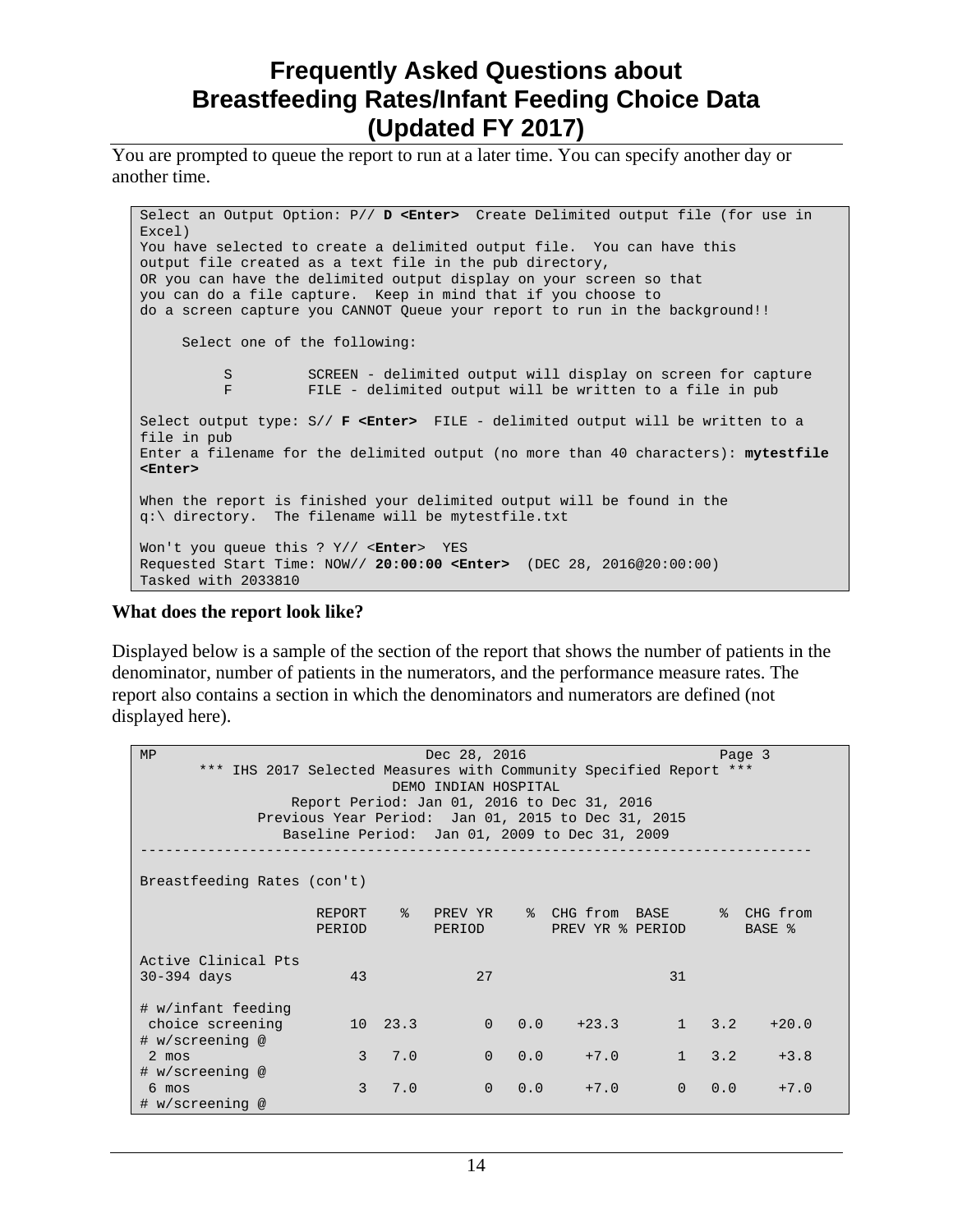|                                                          |                 | л.      |                |     |          |                |         |         |
|----------------------------------------------------------|-----------------|---------|----------------|-----|----------|----------------|---------|---------|
| 9 mos<br># w/screening @                                 | $4\overline{ }$ | 9.3     | $\Omega$       | 0.0 | $+9.3$   | $\Omega$       | 0.0     | $+9.3$  |
| 1 yr                                                     | $\overline{3}$  | 7.0     | $\Omega$       | 0.0 | $+7.0$   | $\Omega$       | 0.0     | $+7.0$  |
| AC Pts 30-394 days<br>screened @ 2 mos<br>(PART)         | 3               |         | $\Omega$       |     |          | $\mathbf{1}$   |         |         |
| # @ 2 mos exclusive/<br>mostly breastfed<br>(PART)       |                 | 3 100.0 | $\Omega$       | 0.0 | $+100.0$ |                | 1 100.0 | $+0.0$  |
| AC Pts 30-394 days<br>screened @ 6 mos                   | 3               |         | $\Omega$       |     |          | $\Omega$       |         |         |
| $\#$ @ 6 mos<br>exclusive/mostly<br>breastfed            |                 | 2 66.7  | $\overline{0}$ | 0.0 | $+66.7$  | $\overline{0}$ | 0.0     | $+66.7$ |
| AC Pts 30-394 days<br>screened at 9 mos                  | $\overline{4}$  |         | $\Omega$       |     |          | $\Omega$       |         |         |
| $\# \ @ \ 9 \text{mos}$<br>exclusive/mostly<br>breastfed |                 | 3, 75.0 | $\Omega$       | 0.0 | $+75.0$  | $\Omega$       | 0.0     | $+75.0$ |

#### **What does the patient list look like?**

Displayed below is a sample of the patient list that accompanies the report. The Numerator column indicates the type of screening, if any, the patient has had.

For example, the first patient (PATIENT, A) has been screened at least once for infant feeding choice but was not screened at the 2, 6, 9, or 12 months of age. Therefore, the patient is not included in the numerators for screening at those age ranges. However, the third patient (PATIENT, C) was screened for infant feeding choice at 269 days of on October 29, 2016 and was mostly breastfeeding. This age falls into the 9 months age range and the patient is included in the 9 months screening numerator.

 \*\*\*\*\* CONFIDENTIAL PATIENT INFORMATION, COVERED BY THE PRIVACY ACT \*\*\*\*\* Dec  $28, 2016$  \*\*\* IHS 2017 Selected Measures with Community Specified Report \*\*\* DEMO INDIAN HOSPITAL Report Period: Jan 01, 2016 to Dec 31, 2016 Previous Year Period: Jan 01, 2015 to Dec 31, 2015 Baseline Period: Jan 01, 2010 to Dec 31, 2010 -------------------------------------------------------------------------------- In order to be included in the age-specific screening numerators, the patient must have been screened at the specific age range. For example, if a patient was screened at 6 months and was exclusively breastfeeding but was not screened at 2 months, then the patient will only be counted in the 6 months numerator. Performance Measure Description: During FY 2017, achieve target rate of 36.4% for the proportion of 2-month olds who are mostly or exclusively breastfeeding.